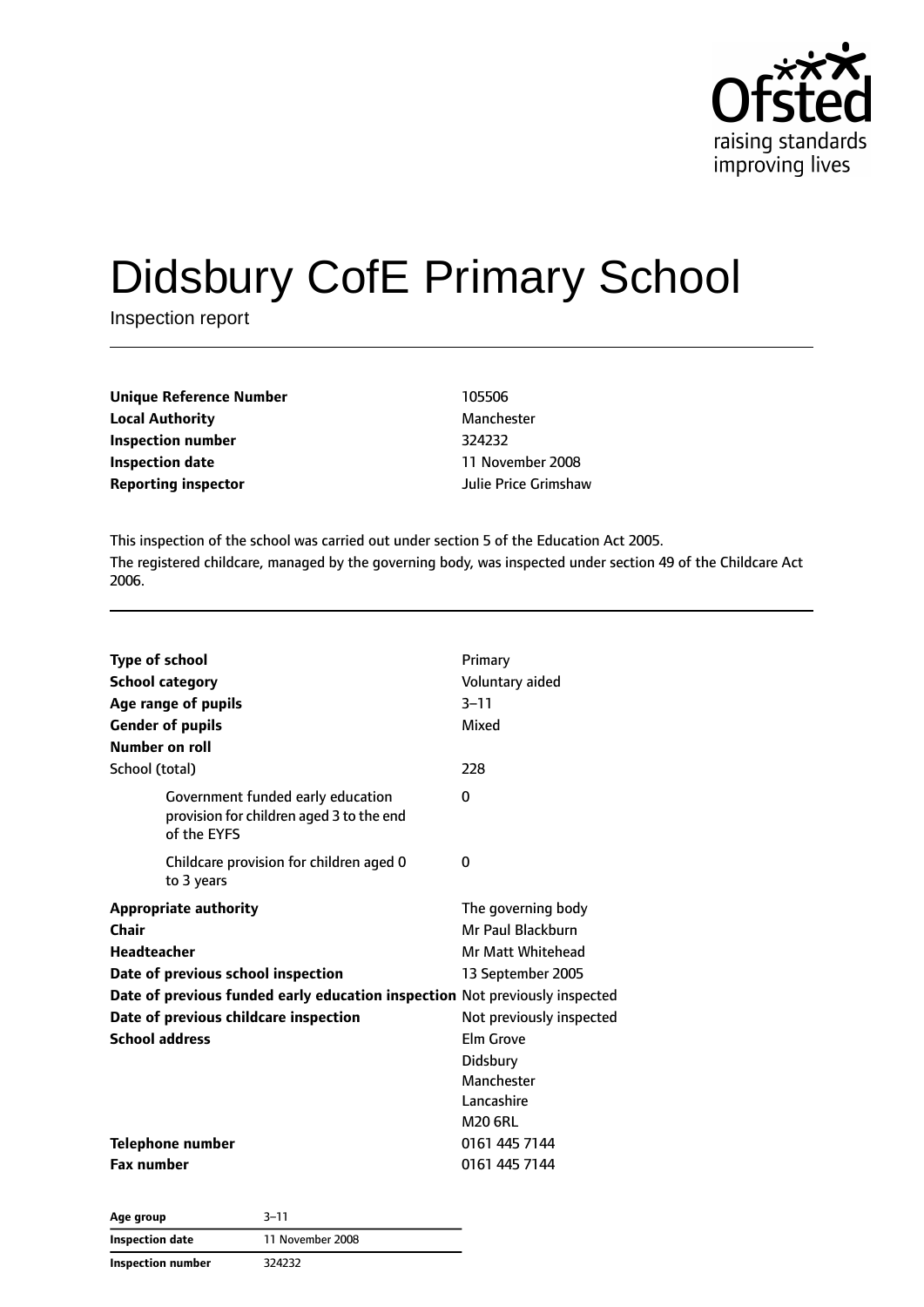.

<sup>©</sup> Crown copyright 2008

Website: www.ofsted.gov.uk

This document may be reproduced in whole or in part for non-commercial educational purposes, provided that the information quoted is reproduced without adaptation and the source and date of publication are stated.

Further copies of this report are obtainable from the school. Under the Education Act 2005, the school must provide a copy of this report free of charge to certain categories of people. A charge not exceeding the full cost of reproduction may be made for any other copies supplied.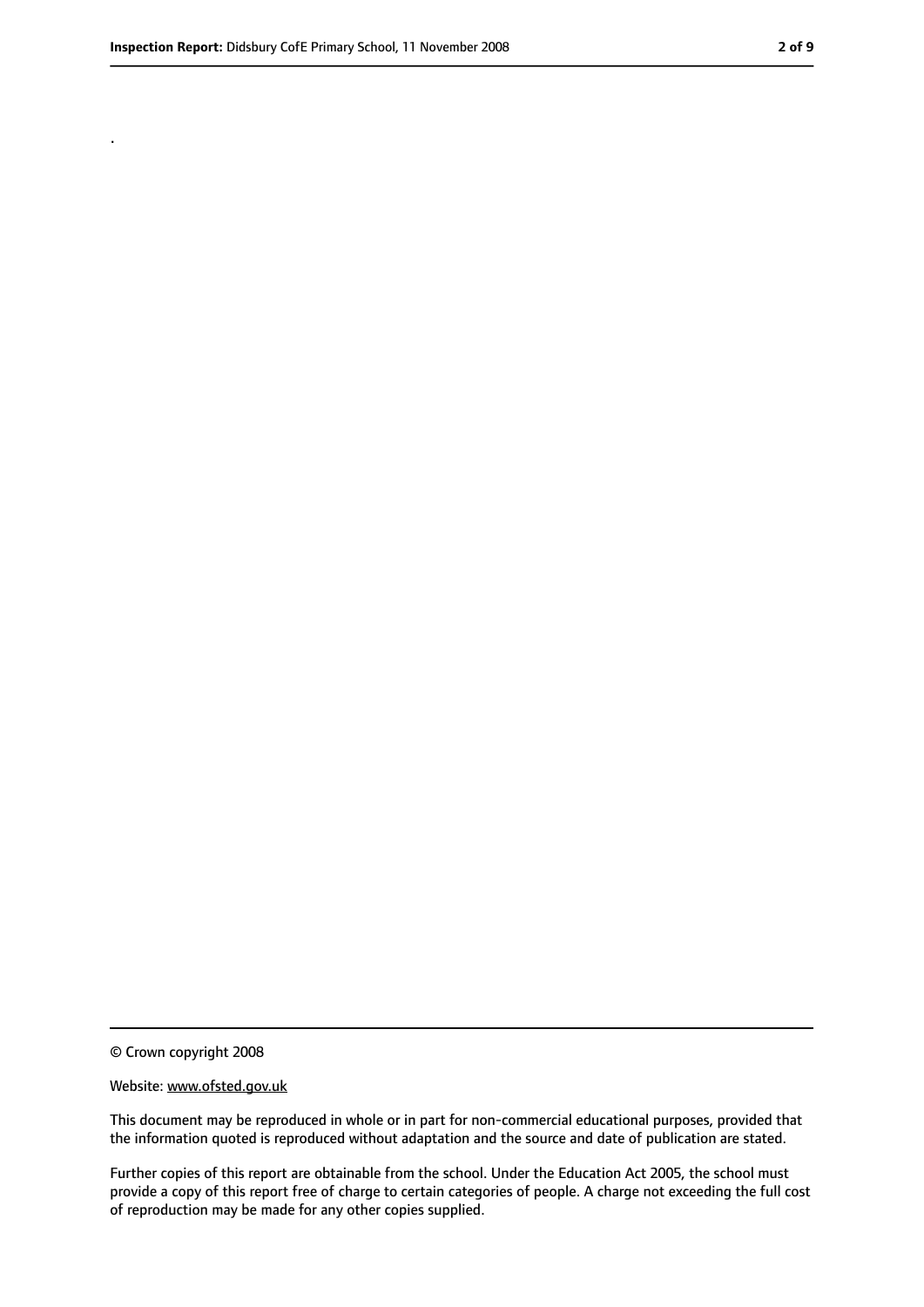## **Introduction**

The inspection was carried out by two Additional Inspectors. The inspectors evaluated the overall effectiveness of the school and investigated the following issues: the effectiveness of the school's guidance to pupils in supporting academic achievement; the care of pupils and the impact of this on their personal development. Evidence was gathered from: national published assessment data and the school's own records; scrutiny of pupils' work, a range of school documentation and parents' questionnaires; observations of the school at work; and discussions with staff, pupils and members of the governing body. Other aspects of the school's work were not investigated in detail, but the inspectors found no evidence to suggest that the school's own assessments, as given in its self-evaluation, were not justified and these have been included where appropriate in this report.

#### **Description of the school**

This is an average sized school situated in an area of relative social and economic advantage, although many pupils travel from further afield. The proportion of pupils with learning difficulties and/or disabilities is below the national average. The number of pupils from minority ethnic backgrounds has risen steadily over recent years and is close to the national average, although only a small proportion of these pupils speak English as an additional language. There is Early Years Foundation Stage (EYFS) provision for children in the Nursery and Reception classes.

#### **Key for inspection grades**

| Grade 1 | Outstanding  |
|---------|--------------|
| Grade 2 | Good         |
| Grade 3 | Satisfactory |
| Grade 4 | Inadequate   |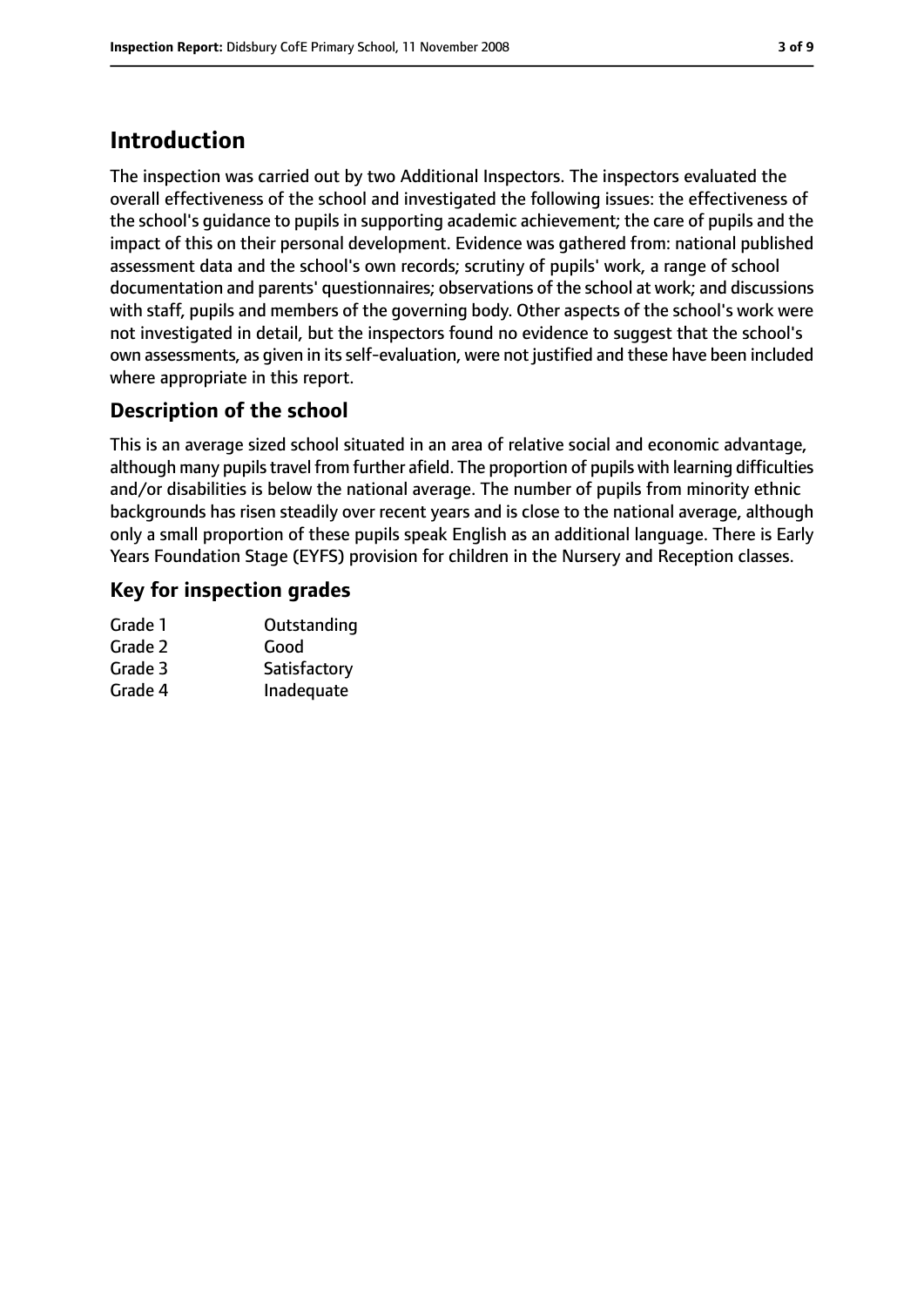#### **Overall effectiveness of the school**

#### **Grade: 1**

This is an outstanding school where pupils achieve exceptionally well in their academic and personal development. It is a warm and friendly place where everyone is made to feel welcome. Many parents remark on this, with comments such as 'The ethos is warm, positive and one of mutual respect' and 'The school instils a sense of belonging which enables my child to feel secure.' Pupils greet visitors with a smile and talk about their school with tremendous pride.

The quality of care and support provided by the school has improved since the last inspection and, as a result, pupils' personal development is outstanding. They feel safe, secure and confident in school and staff take every opportunity to promote high self-esteem. Much attention is paid to pupils' social and moral development and pupils are taught to be kind and caring to each other at all times. Older pupilsrelish the opportunity to take care of the younger ones. Although much of the school's work is underpinned by Christian teaching, pupils have an excellent awareness of other faiths and cultures. This is promoted from the EYFS through to Year 6 and enhanced through visits to various places of worship. Pupils feel that their school is a very happy community and they are keen to support local, national and international charities. This is reflected in parents' comments such as 'The children are encouraged to think about others, globally, through fair trade initiatives, as well as locally.' Pupils' exemplary behaviour, reinforced by the school's very effective rewards systems, is evident both in and out of classrooms. Attendance is well above the national average. Pupils adopt healthy lifestyles; they speak with confidence about the possible effects of foods containing additives and even children in the EYFS say that healthy food 'Helps us to run faster!' Pastoral care is first-rate and all safequarding requirements are met.

As a result of good teaching year-on-year and outstanding academic guidance, pupils make excellent progress throughout the school. When children enter the EYFS their skills are mostly in line with typical age-related expectations. By the end of Year 6, standards are exceptionally high. The percentage of pupils reaching the higher levels in English, mathematics and science is consistently well above the national average. The school's expertise in using data enables staff to respond swiftly and effectively to any decline in these positive trends. For example, a dip in standards in Key Stage 1 in mathematics in 2007 was identified and tackled immediately, and attainment in this area has now returned to previous high levels. The excellent curriculum promotes strong achievement by providing many opportunities for pupils to practise literacy, numeracy and information and communication technology (ICT) across a range of subjects. Staff tailor lessons closely to the needs of individual pupils and extra support ensures that pupils make the best possible progress. As a result, pupils with learning difficulties and/or disabilities and those learning to speak English as an additional language achieve as well as their classmates. Similarly, some of the most able pupils make remarkable progress. The curriculum in Year 1 is extremely well planned to retain elements of the EYFS. The fact that children work in small groups on a variety of tasks and are encouraged to choose activities from time to time, accelerates their progress and is very effective in helping them to settle into Key Stage 1. Throughout the school, pupils enjoy taking part in a very wide range of extra-curricular activities. Their confidence is developed through many opportunities to perform in musical and dramatic productions. They love the many trips to museums and art galleries and look forward with great excitement to the Year 6 residential trip. One pupil reflected a typical view of this activity in the comment 'I'll always treasure my memories of the fun we had.'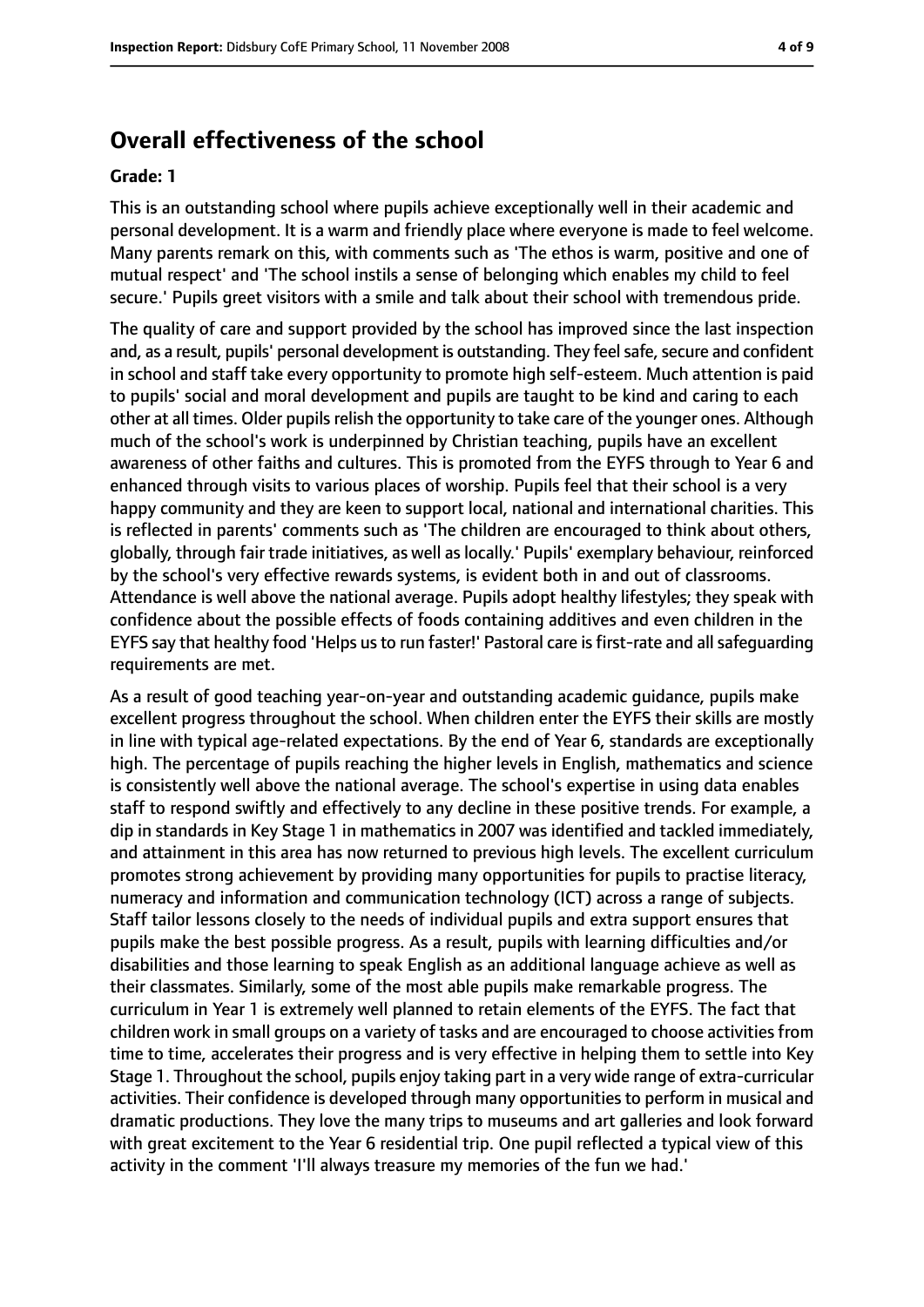The quality of teaching and learning is good across the school and there are examples of outstanding classroom practice in all key stages. Relationships between adults and pupils are excellent. Pupils say 'Our teachers are firm, fair and very good at making learning fun and exciting!' ICT is used extremely well to enhance teaching and learning. A major strength of the school's work is the way in which the highly competent support staff are deployed. They work with pupils of all abilities and are very confident in leading and supporting learning. Marking of pupils' work by teachers is mostly of very high quality. However, in a small minority of cases, this feedback is less effective, particularly with regard to informing pupils of the next steps they need to take.

The outstanding leadership of the headteacher is the driving force behind the school's success. Many parents comment on the professionalism, approachability and commitment of the headteacher. Leaders and managers at all levels are involved in monitoring the quality of the school's work and information is used well to produce sharply focused improvement planning. Even so the school is modest in judging its work. Governors have extensive involvement in school life and are very well informed. A key strength of the school is the superb teamwork of adults, with teachers, support staff, trainee teachers and parent volunteers working together to provide the best they can for pupils. Excellent partnerships have also been established with external agencies. Many improvements have been made since the last inspection as reflected when a parent, summing up the views of many, commented that the school's leadership has 'taken Didsbury Church of England School onto another level'. The school provides excellent value for money and has outstanding capacity for further improvement.

#### **Effectiveness of the Early Years Foundation Stage**

#### **Grade: 1**

Children make outstanding progress. From starting points mostly typical for their age, by the end of the EYFS many exceed the early learning goals. 'I cannot believe the progress my child has made in this wonderful Nursery' sums up the view of parents on the quality of the EYFS as a whole. Curricular planning in the Nursery and Reception classes is of excellent quality and ensures that children have the opportunity to engage fully in a wide range of fun activities across all areas of learning. Parents are kept fully informed through a detailed class letter that enables them to take an active role in extending learning at home. The quality of teaching is strong and children make rapid progress in their learning. The very skilled team of staff are particularly good at knowing when and how to intervene in children's activities in order to best promote learning. Children are encouraged to use the pleasant outdoor area in all weathers and there are good links between indoor and outdoor learning. Leadership and management of the EYFS are outstanding. Organisation is superb and much attention is paid to ensuring children are safe. Even the youngest children are aware of procedures to be followed in case of fire. Children's progress is regularly assessed through observations and the information gained is used very effectively to plan future learning.

#### **What the school should do to improve further**

■ Improve the quality of all marking to that of the best.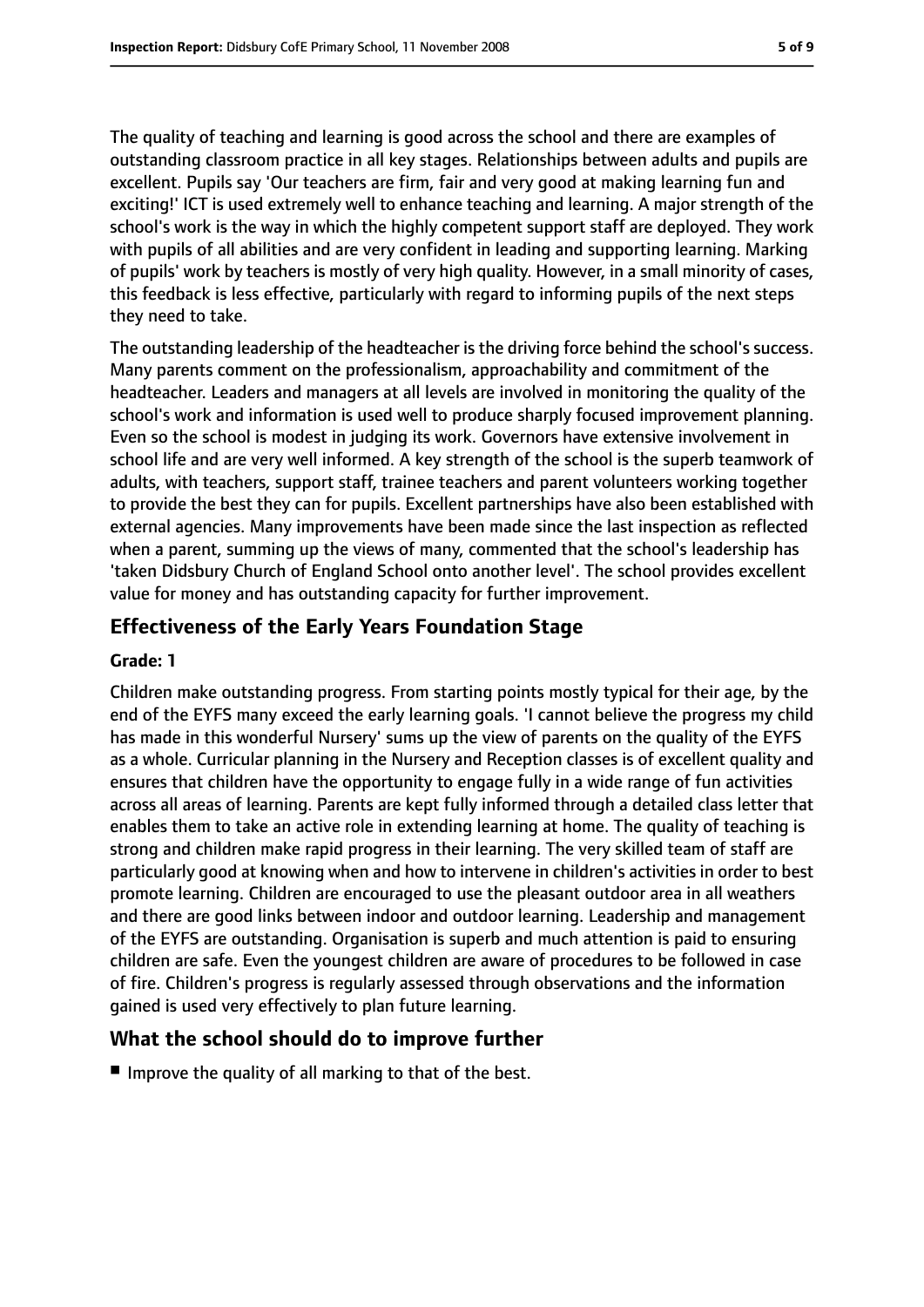**Any complaints about the inspection or the report should be made following the procedures set out in the guidance 'Complaints about school inspection', which is available from Ofsted's website: www.ofsted.gov.uk.**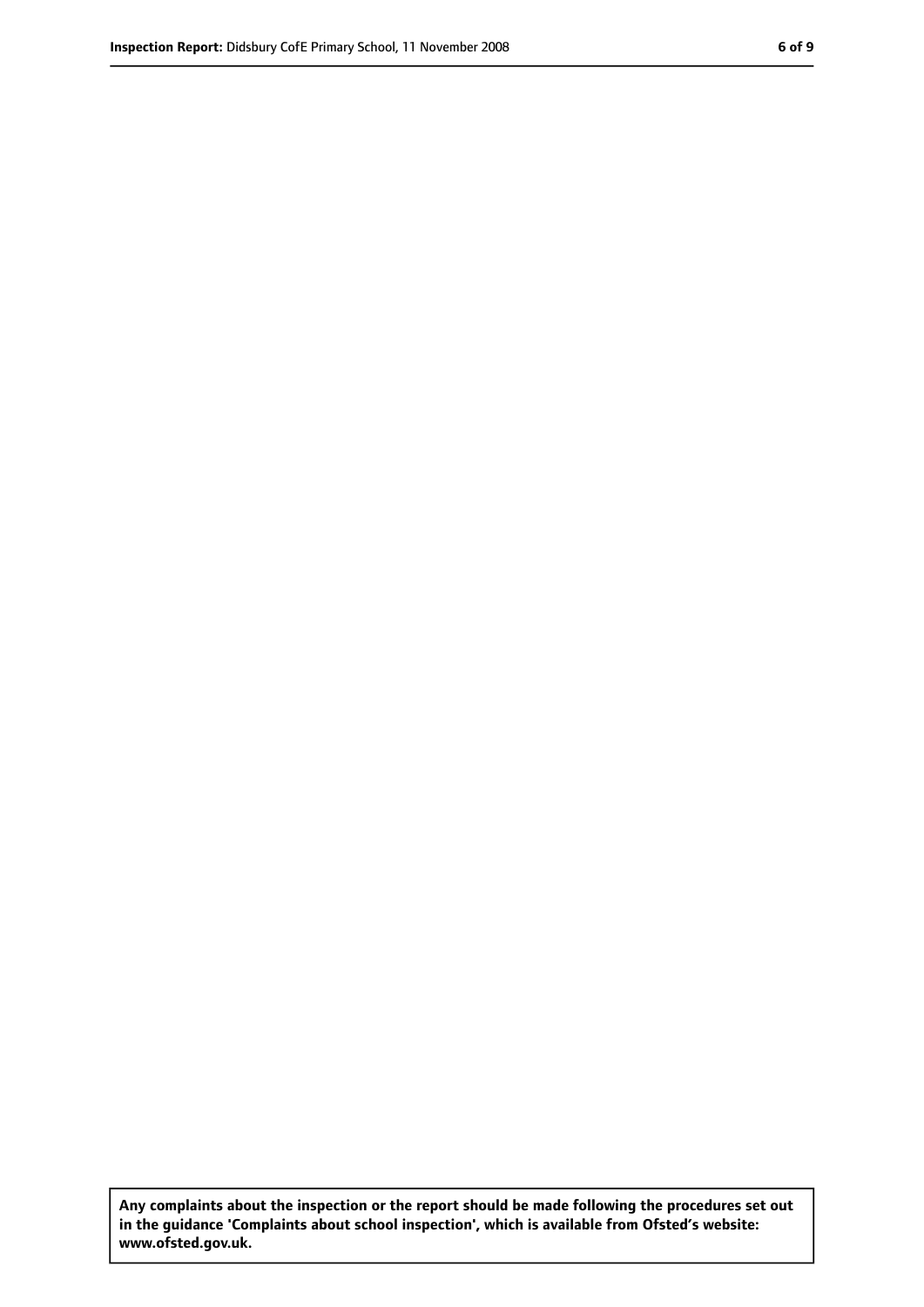# **Inspection judgements**

| Key to judgements: grade 1 is outstanding, grade 2 good, grade 3 satisfactory, and | School  |
|------------------------------------------------------------------------------------|---------|
| arade 4 inadequate                                                                 | Overall |

#### **Overall effectiveness**

| How effective, efficient and inclusive is the provision of<br>education, integrated care and any extended services in meeting the<br>needs of learners? |     |
|---------------------------------------------------------------------------------------------------------------------------------------------------------|-----|
| Effective steps have been taken to promote improvement since the last<br>inspection                                                                     | Yes |
| How well does the school work in partnership with others to promote learners'<br>well being?                                                            |     |
| The capacity to make any necessary improvements                                                                                                         |     |

## **Effectiveness of the Early Years Foundation Stage**

| How effective is the provision in meeting the needs of children in the<br>l EYFS?            |  |
|----------------------------------------------------------------------------------------------|--|
| How well do children in the EYFS achieve?                                                    |  |
| How good are the overall personal development and well-being of the children<br>in the EYFS? |  |
| How effectively are children in the EYFS helped to learn and develop?                        |  |
| How effectively is the welfare of children in the EYFS promoted?                             |  |
| How effectively is provision in the EYFS led and managed?                                    |  |

#### **Achievement and standards**

| How well do learners achieve?                                                               |  |
|---------------------------------------------------------------------------------------------|--|
| $\vert$ The standards <sup>1</sup> reached by learners                                      |  |
| $\mid$ How well learners make progress, taking account of any significant variations $\mid$ |  |
| between groups of learners                                                                  |  |
| How well learners with learning difficulties and/or disabilities make progress              |  |

#### **Annex A**

<sup>&</sup>lt;sup>1</sup>Grade 1 - Exceptionally and consistently high; Grade 2 - Generally above average with none significantly below average; Grade 3 - Broadly average to below average; Grade 4 - Exceptionally low.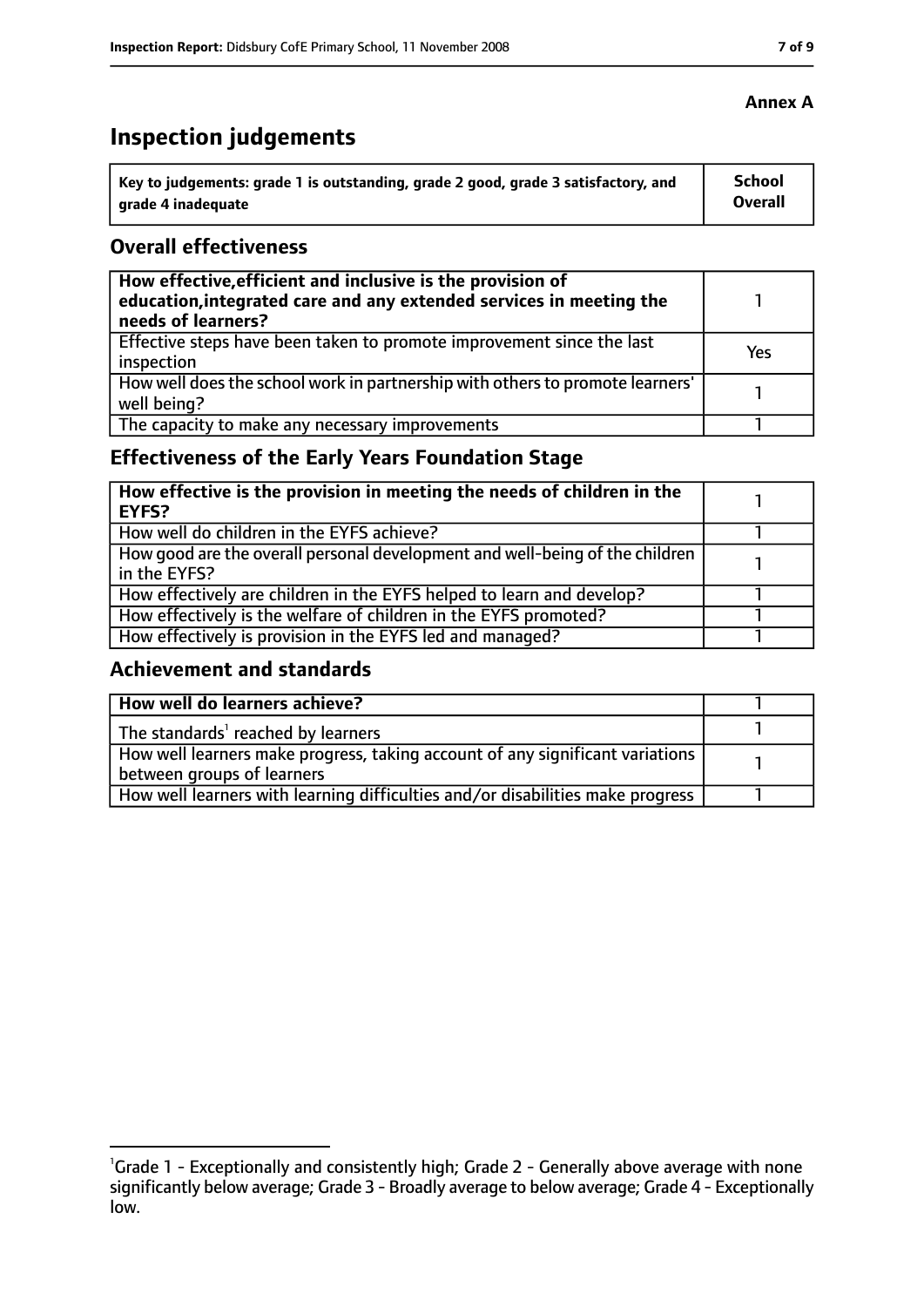## **Personal development and well-being**

| How good are the overall personal development and well-being of the<br>learners?                                 |  |
|------------------------------------------------------------------------------------------------------------------|--|
| The extent of learners' spiritual, moral, social and cultural development                                        |  |
| The extent to which learners adopt healthy lifestyles                                                            |  |
| The extent to which learners adopt safe practices                                                                |  |
| The extent to which learners enjoy their education                                                               |  |
| The attendance of learners                                                                                       |  |
| The behaviour of learners                                                                                        |  |
| The extent to which learners make a positive contribution to the community                                       |  |
| How well learners develop workplace and other skills that will contribute to<br>their future economic well-being |  |

# **The quality of provision**

| How effective are teaching and learning in meeting the full range of<br>learners' needs?              |  |
|-------------------------------------------------------------------------------------------------------|--|
| How well do the curriculum and other activities meet the range of needs and<br>interests of learners? |  |
| How well are learners cared for, quided and supported?                                                |  |

## **Leadership and management**

| How effective are leadership and management in raising achievement<br>and supporting all learners?                                              |           |
|-------------------------------------------------------------------------------------------------------------------------------------------------|-----------|
| How effectively leaders and managers at all levels set clear direction leading<br>to improvement and promote high quality of care and education |           |
| How effectively leaders and managers use challenging targets to raise standards                                                                 |           |
| The effectiveness of the school's self-evaluation                                                                                               |           |
| How well equality of opportunity is promoted and discrimination eliminated                                                                      |           |
| How well does the school contribute to community cohesion?                                                                                      |           |
| How effectively and efficiently resources, including staff, are deployed to<br>achieve value for money                                          |           |
| The extent to which governors and other supervisory boards discharge their<br>responsibilities                                                  |           |
| Do procedures for safequarding learners meet current government<br>requirements?                                                                | Yes       |
| Does this school require special measures?                                                                                                      | <b>No</b> |
| Does this school require a notice to improve?                                                                                                   | <b>No</b> |